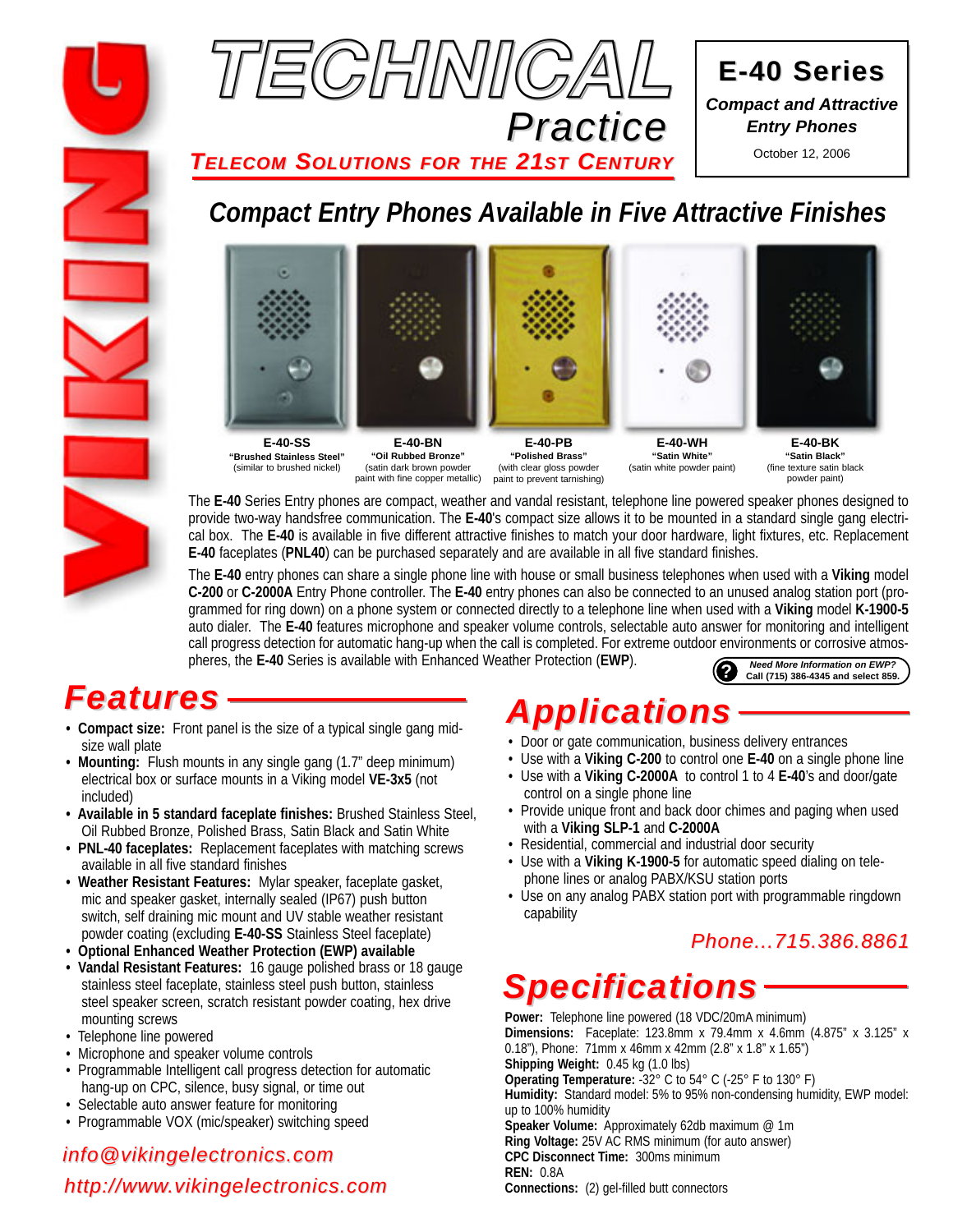### **IF YOU HAVE A PROBLEM WITH A VIKING PRODUCT, PLEASE CONTACT: VIKING TECHNICAL SUPPORT AT (715) 386-8666**

Our Technical Support Department is available for assistance Monday 8am - 4pm and Tuesday through Friday 8am - 5pm central time. So that we can give you better service, before you call please: **1.** Know the model number, the serial number and what software version you have (see serial label).

**2.** Have your Technical Practice in front of you.

#### **3.** It is best if you are on site.

#### **RETURNING PRODUCT FOR REPAIR**

- **The following procedure is for equipment that needs repair:** 1. Customer must contact Viking's Technical Support Department at 715-386-8666 to obtain a Return Authorization (RA)<br>In umber. The customer MUST have a complete description of the problem, with all pertinent information re
- defect, such as options set, conditions, symptoms, methods to duplicate problem, frequency of failure, etc. **2.** Packing: Return equipment in original box or in proper packing so that damage will not occur while in transit. Static sensitive equipment such as a circuit board should be in an anti-static bag, sandwiched between foam and individually boxed. All equipment should be wrapped to avoid packing material lodging in or sticking to the equipment. Include ALL parts of the equipment. C.O.D. or freight collect shipments cannot be accepted. Ship cartons prepaid to: **Viking Electronics, 1531 Industrial Street, Hudson, WI 54016**
- **3.** Return shipping address: Be sure to include your return shipping address inside the box. We cannot ship to a PO Box. **4.** RA number on carton: In large printing, write the R.A. number on the outside of each carton being returned.

#### **RETURNING PRODUCT FOR EXCHANGE**

**The following procedure is for equipment that has failed out-of-box (within 10 days of purchase): 1.** Customer must contact Viking's Technical Support at 715-386-8666 to determine possible causes for the problem. The

- customer MUST be able to step through recommended tests for diagnosis. **2.** If the Technical Support Product Specialist determines that the equipment is defective based on the customer's input and troubleshooting, a Return Authorization (R.A.) number will be issued. This number is valid for fourteen (14) calendar days from the date of issue.
- **3.** After obtaining the R.A. number, return the approved equipment to your distributor, referencing the R.A. number. Your distributor will then replace the product over the counter at no charge. The distributor will then return the product to Viking using the same R.A. number.
- **4. The distributor will NOT exchange this product without first obtaining the R.A. number from you. If you haven't followed the steps listed in 1, 2 and 3, be aware that you will have to pay a restocking charge.**

#### **LIMITED WARRANTY**

Viking warrants its products to be free from defects in the workmanship or materials, under normal use and service, for a period of one year from the date of purchase from any authorized Viking distributor or 18 months fro factured, which ever is greater. If at any time during the warranty period, the product is deemed defective or malfunctions, return the product to Viking Electronics, Inc., 1531 Industrial Street, Hudson, WI., 54016. Custo Technical Support Department at 715-386-8666 to obtain a Return Authorization (R.A.) number.

- This warranty does not cover any damage to the product due to lightning, over voltage, under voltage, accident, misuse, abuse, negligence or any damage caused by use of the product by the purchaser or others. NO OTHER WARRANTIES. VIKING MAKES NO WARRANTIES RELATING TO ITS PRODUCTS OTHER THAN AS DESCRIBED ABOVE AND DISCLAIMS ANY EXPRESS OR IMPLIED WARRANTIES OR MERCHANTABILITY OR FIT-NESS FOR ANY PARTICULAR PURPOSE.
- EXCLUSION OF CONSEQUENTIAL DAMAGES. VIKING SHALL NOT, UNDER ANY CIRCUMSTANCES, BE LIABLE TO PURCHASER, OR ANY OTHER PARTY, FOR CONSEQUENTIAL, INCIDENTAL, SPECIAL OR EXEMPLARY DAM-AGES ARISING OUT OF OR RELATED TO THE SALE OR USE OF THE PRODUCT SOLD HEREUNDER.
- EXCLUSIVE REMEDY AND LIMITATION OF LIABILITY. WHETHER IN AN ACTION BASED ON CONTRACT, TORT (INCLUDING NEGLIGENCE OR STRICT LIABILITY) OR ANY OTHER LEGAL THEORY, ANY LIABILITY OF VIKING SHALL BE LIMITED TO REPAIR OR REPLACEMENT OF THE PRODUCT, OR AT VIKING'S OPTION, REFUND OF THE PURCHASE PRICE AS THE EXCLUSIVE REMEDY AND ANY LIABILITY OF VIKING SHALL BE SO LIMITED.
- IT IS EXPRESSLY UNDERSTOOD AND AGREED THAT EACH AND EVERY PROVISION OF THIS AGREEMENT WHICH PROVIDES FOR DISCLAIMER OF WARRANTIES, EXCLUSION OF CONSEQUENTIAL DAMAGES, AND EXCLU-SIVE REMEDY AND LIMITATION OF LIABILITY, ARE SEVERABLE FROM ANY OTHER PROVISION AND EACH PROVISION IS A SEPARABLE AND INDEPENDENT ELEMENT OF RISK ALLOCATION AND IS INTENDED TO BE ENFORCED AS SUCH.

#### **FCC REQUIREMENTS**

This equipment complies with Part 68 of the FCC rules and the requirements adopted by the ACTA. Inside the front panel of this equipment is a label that contains, among other information, a product identifier in the format US:AAAEQ##TXXXX. If requested, this number must be provided to the telephone company.

The REN is used to determine the number of devices that may be connected to a telephone line. Excessive REN's on a telephone line may result in the devices not ringing in response to an incoming call. In most but not all areas, the sum of the REN's should not exceed five (5.0) To be certain of the number of devices that may be connected to a line, as determined by the total REN's, contact the local telephone company. For products approved after July 23, 2001, the REN for this product is part of the product identifier that has the format US:AAAEQ##TXXXX. The digits represented by ## are the REN without a decimal point (*e.g*., 03 is a REN of 0.3). For earlier products, the REN is separately shown on the label.

The plug used to connect this equipment to the premises wiring and telephone network must comply with the applicable FCC Part 68 rules and requirements adopted by the ACTA. If your home has specially wired alarm equipment connected to the telephone line, ensure the installation of this E-40 does not disable your alarm equipment. If you have questions about what will disable alarm equipment, consult your telephone company or a qualified installer.

If the E-40 causes harm to the telephone network, the telephone company will notify you in advance that temporary discontinuance of service may be required. But if advance notice isn't practical, the telephone company will notify the customer as soon as possible. Also, you will be advised of your right to file a complaint with the FCC if you believe it is necessary.

The telephone company may make changes in its facilities, equipment, operations, or procedures that could affect the operation of the equipment. If this happens, the telephone company will provide advance notice in order for you to make the necessary modifications to maintain uninterrupted service.

If trouble is experienced with the E-40, for repair or warranty information, please contact:

*Viking Electronics, Inc., 1531 Industrial Street, Hudson, WI 54016 (715) 386-8666*

If the equipment is causing harm to the telephone network, the telephone company may request that you disconnect the equipment until the problem is resolved.

Connection to Party Line Service is subject to State Tariffs. Contact the state public utility commission, public service commission or corporation commission for information.

**WHEN PROGRAMMING EMERGENCY NUMBERS AND (OR) MAKING TEST CALLS TO EMERGENCY NUMBERS:**

Remain on the line and briefly explain to the dispatcher the reason for the call. Perform such activities in the off-peak hours, such as early morning or late evenings.

It is recommended that the customer install an AC surge arrester in the AC outlet to which this device is connected. This is to avoid damaging the equipment caused by local lightning strikes and other electrical surges.

#### **PART 15 LIMITATIONS**

This equipment has been tested and found to comply with the limits for a Class A digital device, pursuant to Part 15 of the FCC Rules. These limits are designed to provide reasonable protection against harmful interference when the equipment is operated in a commercial environment. This equipment generates, uses, and can radiate radio frequency energy and, if not installed and used in accordance with the instruction manual, may cause harmful interference to radio communications. Operation of this equipment in a residential area is likely to cause harmful interference in which case the user will be required to correct the interference at his own expense

## *Installation*

The **E-40** is designed to be flush mounted into a standard single gang Rough-In box with a min depth of 1.7". The **E-40** can also be surface mounted in a standard single gang wet location/weather proof box with a min depth of 1.7" (not included).

### **A. New Construction Flush Mounting**

| Step 1. | Front of box should stick out approximately 1/2" from front surface of wall stud (this may vary depending on the walls sheathing and<br>siding thickness). Caution: Rough-In box must be mounted LEVEL and must NOT stick out beyond the front surface of siding.                                                                                                                                                                            |
|---------|----------------------------------------------------------------------------------------------------------------------------------------------------------------------------------------------------------------------------------------------------------------------------------------------------------------------------------------------------------------------------------------------------------------------------------------------|
| Step 2. | To maintain a vapor barrier on outside wall applications, caulk around the box, filling any gaps between the box and the rough opening.<br>Apply caulk to any holes in the box around wires, etc.                                                                                                                                                                                                                                            |
| Step 3. | When installing siding cut a hole just large enough for the Rough-In box opening. Caution: Too large of a hole can cause plate<br>misalignment and compromise the gasket seal. Note: When mounting to 4 inch or less horizontal lap siding, the unit can be mounted<br>horizontally flush against siding or a siding mounting block can be used (recommended with vinyl siding). Contact siding installer for<br>the correct mounting block. |

### **B. Old Work / Remodel Flush Mounting (Using an Allied Molded 9331 Rough-In Box)**

| Step 1. | Make sure mounting location is free of wall studs, wires, etc.                                                                                                                                                                                                                                                                                                                                        |
|---------|-------------------------------------------------------------------------------------------------------------------------------------------------------------------------------------------------------------------------------------------------------------------------------------------------------------------------------------------------------------------------------------------------------|
| Step 2. | Place Rough-In box LEVEL against siding. Trace outline of box onto siding. Note: When mounting to 4 inch or less horizontal lap<br>siding, the unit can be mounted horizontally flush against siding or a siding mounting block can be used. Contact your siding Installer<br>for the correct mounting block part number. Note: A siding mounting block is recommended when mounting to vinyl siding. |
| Step 3. | Cut a hole through the siding and wall sheathing just large enough for the rough-in box. Caution: Too large of a hole can cause plate<br>misalignment and compromise the gasket seal.                                                                                                                                                                                                                 |
| Step 4. | The front surface of the Rough-In box can be mounted flush against wood siding or can be recessed and mounted flush against wall<br>sheathing when mounting on aluminum, steel or vinyl siding.                                                                                                                                                                                                       |
| Step 5. | When mounting to 5/8 inch thick or less wall sheathing the two attached screws with wing brackets can be used to secure the rough-in<br>box. When mounting to surfaces thicker than 5/8 inch, four standard flat head dry wall screws can be used to secure the Rough-In box<br>through its mounting ears.                                                                                            |
| Step 6. | To maintain a vapor barrier on outside wall applications, caulk around the box, filling any gaps between<br>the box and the rough opening. Apply caulk to any holes in the box around wires, etc.                                                                                                                                                                                                     |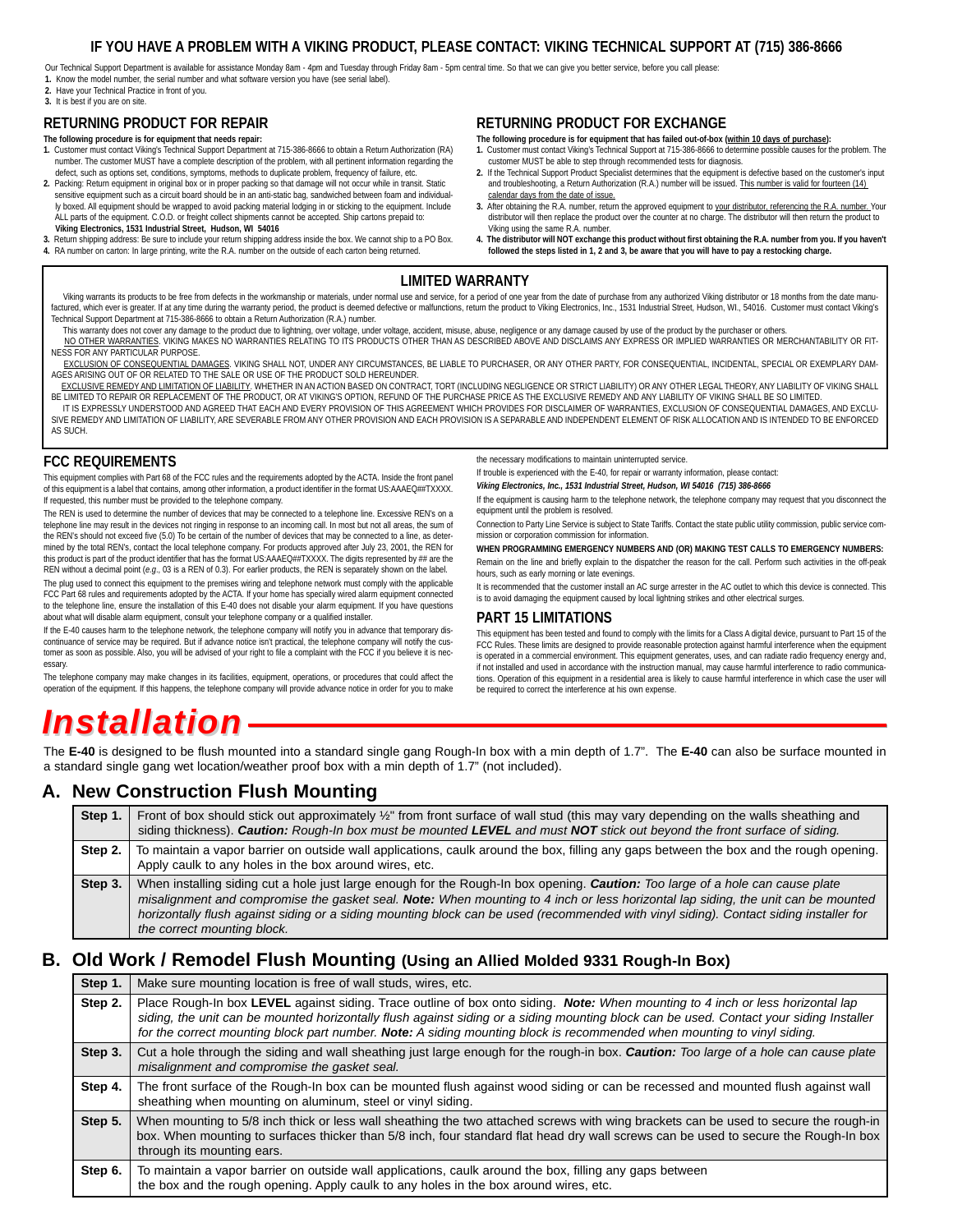### **C. Surface Mounting**

A Viking model **VE-3x5** can be used to surface mount an **E-40** to a wall or post. Drill a small wire exit hole in wall. Pull wire through and seal hole around wire with putty or caulking. Route wire into the **VE-3x5** box, securely screw it to wall or post and seal hole in box around wire with putty or caulking. *Note: Conduit may also be used when surface mounting wire, but should not enter through the top of the VE-3x5. When routing wiring from above, a drip loop is required.*

### **D. Mounting the Faceplate**

After the Rough-In box or **VE-3x5** is securely mounted, caulking between the box and rough opening is completed (if required), and wires are connected, remove paper liner from face plate gasket and place it on back side of face plate aligning with push button hole. Push the 1-1/4" 6-32 screws through faceplate holes and small holes in gasket, the faceplate gasket should retain the screws. Position Circuit board mounting plate over screws. Align screws with single gang box bosses and tighten face plate until gasket is fully collapsed and the push button is protruding through the clearance hole in the face plate. Included 1/4" thick gasket will provide an adequate seal for most siding surfaces; however for rough surfaces (ie: brick, stucco, etc.) additional caulking may be required.



*\* Note: The gel-filled (water-tight) butt connectors are designed for insulation displacement on 19-26 gauge wire with a maximum insulation of 0.082 inches. Do not strip wires prior to terminating.*

\*\* Note: To increase surge protection, loosen the PCB mounting screw labeled  $\quad \bigoplus$  (as shown above) and fasten a wire with ring terminal (included) from the mounting screw to Earth Ground (grounding rod, water pipe, etc.) After fastening ring treminal to PCB mounting screw, bend terminal up to avoid interference with single gang box.

\*\*\* Note: Talk battery must be a minimum of 28V DC when using the speaker phone with a Viking Hot-Line Dialer. For more information, retrieve Fax Back Documents 833.

\*\*\*\* Note: When installing a line powered phone on a low voltage and/or low loop current phone system extension, a Viking Need More Information on the PS-2R?<br>TBB-1 Talk Battery Booster may be required.

# *Programming*

### **A. Adjusting Speaker Volume**

The speaker volume pot can be adjusted to increase or decrease the speaker volume to the level desired.

### **B. Adjusting the Microphone Volume**

In certain noisy locations (background traffic, machinery or wind), the microphone volume may need to be decreased. A symptom of this is oneway talk path, in which the distant party cannot be heard over the speaker. A microphone volume pot is provided for increasing or decreasing the microphone volume. *Note: If the microphone volume is set too high or too low, one-way talk path may occur.*



**Call (715) 386-4345 and select 512.**